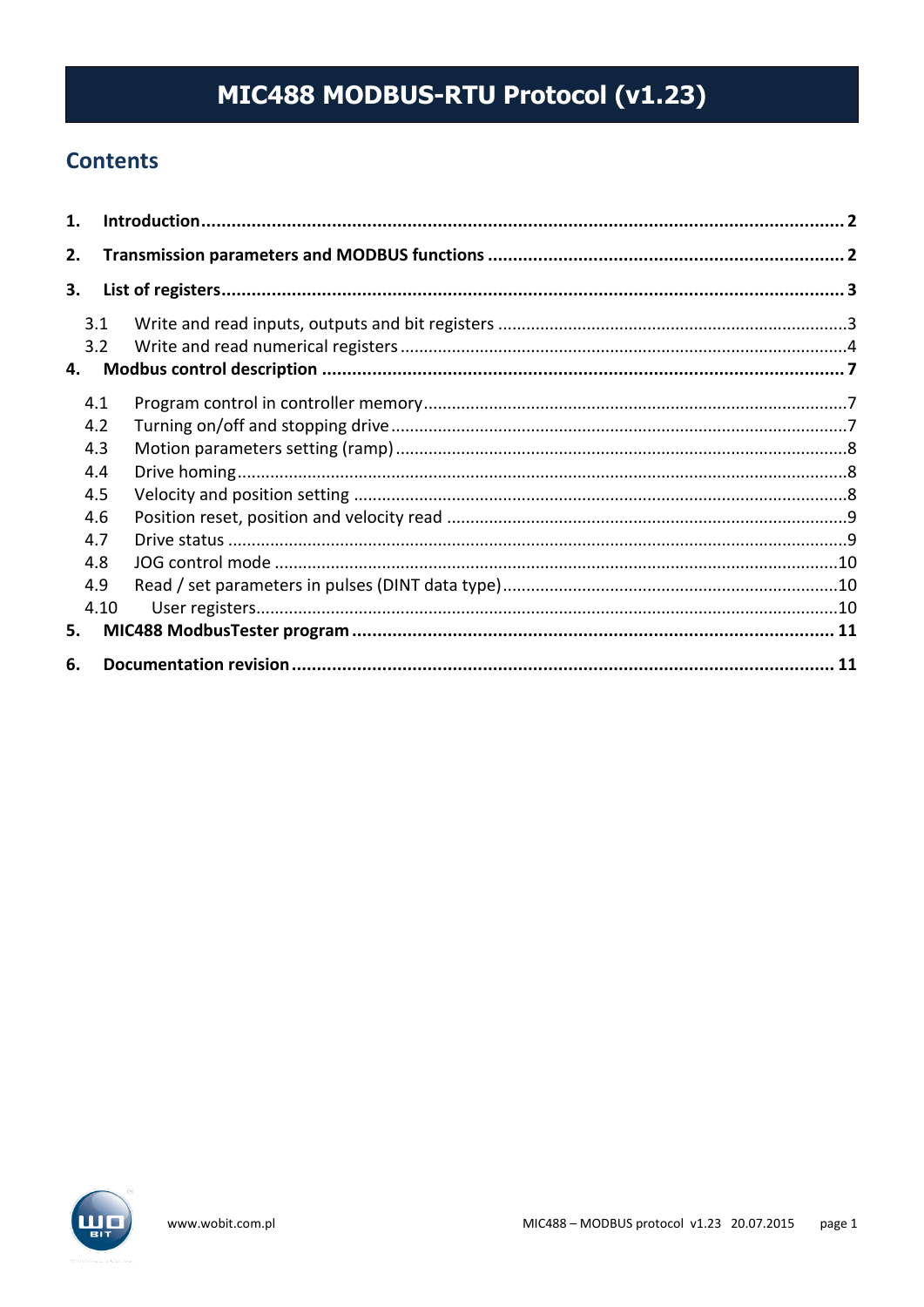# <span id="page-1-0"></span>**1. Introduction**

The MIC488 controller provides RS232 and RS485 serial interfaces which ensure communication with external devices via MODBUS-RTU protocol.

Connection with RS485 port between controllers and MASTER device, especially at bigger distances and speed transmissions (>38400bps, >10m) should be made using twisted pair cable (shielded twisted pair as best solution). It should be noticed to add terminator (120Ω…470Ω resistor, connected between A and B lines) at the beginning and the ending of RS485 bus.

The controller provides communication with Master devices with data rate up to 100 frames per second (fps).



### **WARNING!**

described in this documentation.

**TIP!**

COM1 (RS232) and COM2 (RS485) ports of MIC488 controller are not opt isolated. The potential between controller/s and the other devices on this same bus (common GND) have to be the same. In the other case communication problems could appear or device could be damaged.

Register addresses could be different in newer software versions. Software version should be the same as

# <span id="page-1-1"></span>**2. Transmission parameters and MODBUS functions**

### **Transmission parameters**

- Default address: 1
- Default baudrate: **38400 b/s**
- Stop bits: **1**, Parity: **none**
- Timeout: **750µs** (maximum time interval between next bytes in frame)

### **Provided MODBUS functions**

| <b>Function No. (hex)</b> | <b>Description</b>                           |
|---------------------------|----------------------------------------------|
| 0x01                      | Read output                                  |
| 0x02                      | Read input                                   |
| 0x03                      | Read N registers (for WORD, INT, DINT, REAL) |
| 0x05                      | Write input                                  |
| 0x06                      | Write 1 register (for WORD, INT)             |
| 0x10                      | Write N registers (for DINT, REAL)           |

### **Description of data types used in MIC488's MODBUS-RTU**

| <b>Data</b> | <b>Description</b>      | Byte size / | Range                                                             |
|-------------|-------------------------|-------------|-------------------------------------------------------------------|
| type        |                         | registers   |                                                                   |
| <b>BYTE</b> | 8 bit (1-byte)          | 1/1         | $0 - 255$                                                         |
| <b>WORD</b> | 16 bit (2-byte)         | 2/1         | 032768                                                            |
| <b>INT</b>  | Signed integer (2-byte) | 2/1         | -3276832767                                                       |
| <b>DINT</b> | Double integer (4-byte) | 4/2         | $-2^{31}$ $(2^{31}$ -1)                                           |
| <b>REAL</b> | Floating points         | 4/2         | $1.18*10^{-38}3.40*10^{38}$ , 0, $-3.40*10^{38}$ $-1.18*10^{-38}$ |

Values entered into registers are not saved - values will return to default after re-turning on power supply.

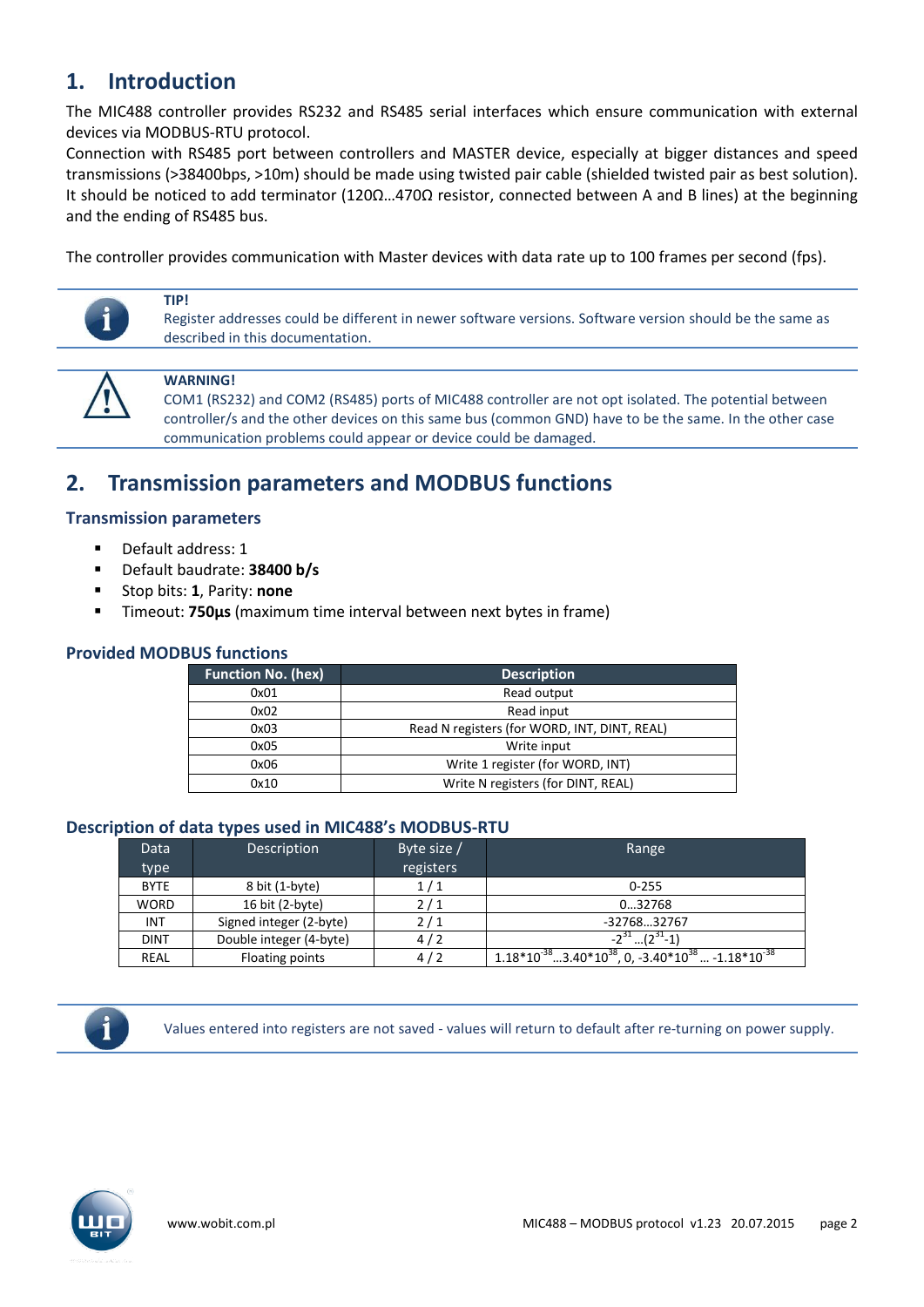# <span id="page-2-0"></span>**3. List of registers**

# <span id="page-2-1"></span>**3.1 Write and read inputs, outputs and bit registers**

| <b>Address</b>   | <b>Name</b>  | Variable<br>type | Mode (MODBUS<br>function No.) | Description                                         |
|------------------|--------------|------------------|-------------------------------|-----------------------------------------------------|
| 6000<br>60006007 | OUT          | <b>BYTE</b>      | R (0x01),<br>W (0x05)         | Read outputs OUT1OUT8<br>Set/reset outputs OUT1OUT8 |
| 50005019         | IN           | <b>BYTE</b>      | R (0x02)                      | Read inputs IN1IN20                                 |
| 2000             | M1_EN        | <b>BYTE</b>      | W (0x05)                      | Enable/disable M1 drive (output M1_EN)              |
| 2001             | M2 EN        | <b>BYTE</b>      | W (0x05)                      | Enable/disable M2 drive (output M2 EN)              |
| 2002             | M3 EN        | <b>BYTE</b>      | W (0x05)                      | Enable/disable M3 drive (output M3 EN)              |
| 2003             | M4 EN        | <b>BYTE</b>      | W (0x05)                      | Enable/disable M4 drive (output M4 EN)              |
| 2004             | M1 STOP      | <b>BYTE</b>      | W (0x05)                      | Stop M1 drive (STOP)                                |
| 2005             | M2 STOP      | <b>BYTE</b>      | W (0x05)                      | Stop M2 drive (STOP)                                |
| 2006             | M3 STOP      | <b>BYTE</b>      | W (0x05)                      | Stop M3 drive (STOP)                                |
| 2007             | M4 STOP      | <b>BYTE</b>      | W (0x05)                      | Stop M4 drive (STOP)                                |
| 2008             | M1 JOG PLUS  | <b>BYTE</b>      | W (0x05)                      | JOG+ mode of M1 drive                               |
| 2009             | M1 JOG MINUS | <b>BYTE</b>      | W (0x05)                      | JOG- mode of M1 drive                               |
| 2010             | M2 JOG PLUS  | <b>BYTE</b>      | W (0x05)                      | JOG+ mode of M2 drive                               |
| 2011             | M2 JOG MINUS | <b>BYTE</b>      | W (0x05)                      | JOG- mode of M2 drive                               |
| 2012             | M3 JOG PLUS  | <b>BYTE</b>      | W (0x05)                      | JOG+ mode of M3 drive                               |
| 2013             | M3 JOG MINUS | <b>BYTE</b>      | W (0x05)                      | JOG- mode of M3 drive                               |
| 2014             | M4 JOG PLUS  | <b>BYTE</b>      | W (0x05)                      | JOG+ mode of M4 drive                               |
| 2015             | M4 JOG MINUS | <b>BYTE</b>      | W (0x05)                      | JOG- mode of M4 drive                               |

NOTE: In HMI devices, write/read functions of bit inputs/outputs are usually labeled as **x0**.

#### Table example of data for read input IN1 state (address = 5000)

| Request (MASTER -> MIC488) |      | Response (MIC488 -> MASTER) |             |  |
|----------------------------|------|-----------------------------|-------------|--|
| Device address             | 0x01 | Device address              | 0x01        |  |
| <b>Function</b>            | 0x02 | Function                    | 0x02        |  |
| Initial HI address         | 0x13 | No. of bytes                | 0x01        |  |
| Initial LO address         | 0x88 | Inputs state                | <b>BYTE</b> |  |
| No. of HI inputs           | 0x00 | CRC HI                      | <b>BYTE</b> |  |
| No. of LO inputs           | 0x08 | CRC LO                      | <b>BYTE</b> |  |
| CRC HI                     | FD   |                             |             |  |
| CRC LO                     | 62   |                             |             |  |

### Table example of data for output OUT2 settings (address = 6001)

| Request (MASTER -> MIC488) |      | Response (MIC488 -> MASTER) |      |
|----------------------------|------|-----------------------------|------|
| Device address             | 0x01 | Device address              | 0x01 |
| <b>Function</b>            | 0x05 | Function                    | 0x05 |
| Initial HI address         | 0x17 | Initial HI address          | 0x17 |
| Initial LO address         | 0x71 | Initial LO address          | 0x71 |
| No. of HI inputs           | 0x00 | No. of HI inputs            | 0x00 |
| No. of LO inputs           | 0x00 | No. of LO inputs            | 0x00 |
| CRC HI                     | 98   | CRC HI                      | 98   |
| CRC LO                     | 65   | CRC LO                      | 65   |

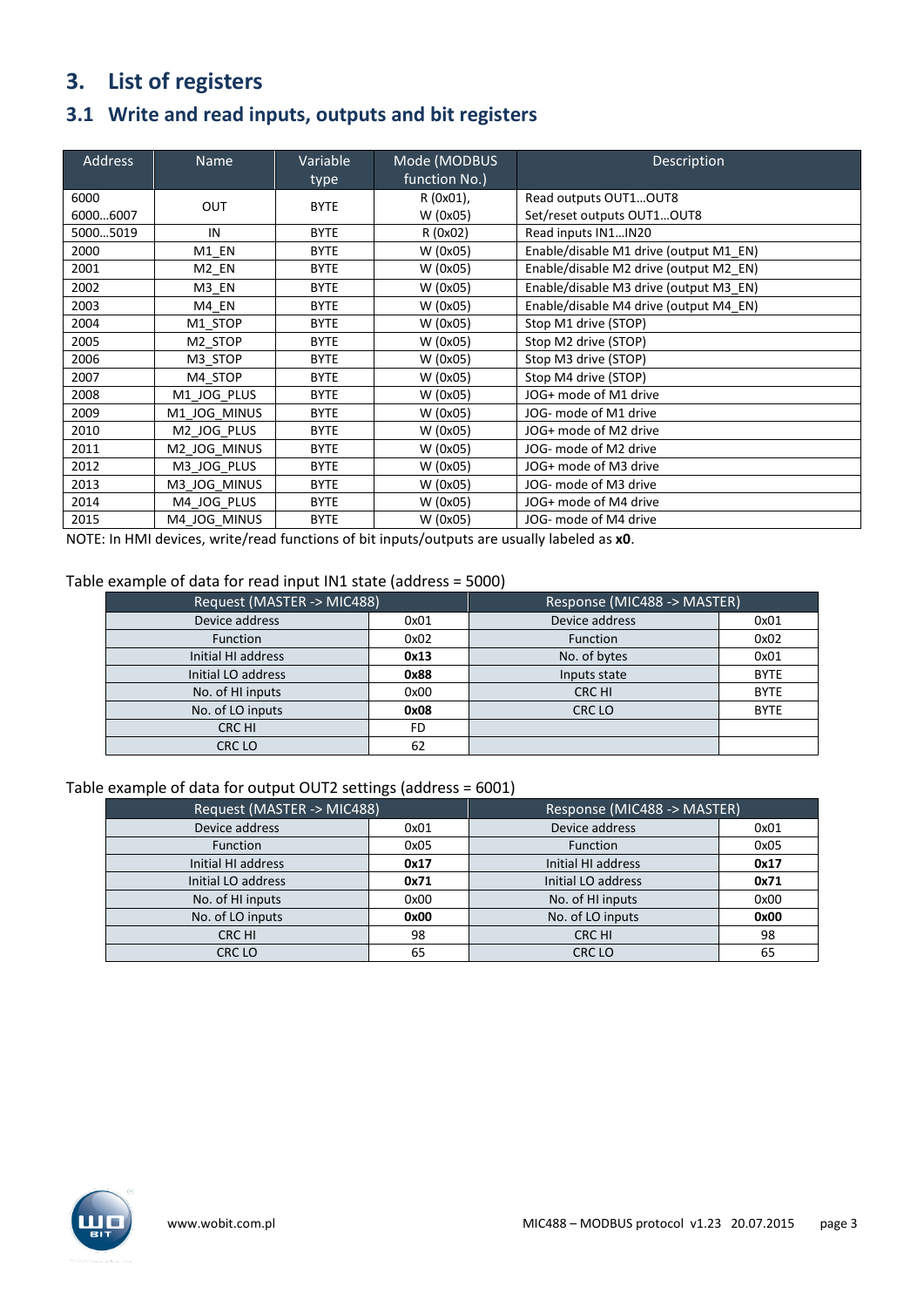# <span id="page-3-0"></span>**3.2 Write and read numerical registers**

### **User registers for general purpose**

| . .<br><b>Address</b> | . .<br><b>Name</b> | Variable                  | Mode (MODBUS<br>function No.)            | Description     |
|-----------------------|--------------------|---------------------------|------------------------------------------|-----------------|
|                       |                    | type<br><b>WORD</b>       | R (0x03), W (0x06)                       | User registers. |
| 0498                  | USER REGISTER      | <b>DIN</b><br><b>REAL</b> | R (0x03), W (0x10)<br>R (0x03), W (0x10) |                 |

### **Control registers WORD**

| <b>Address</b>               | Name                                             | Variable<br>type | Mode (MODBUS<br>function No.) | Description                                                                                                                                                                                                                                                                                                                                                                                                                                                                                                                                                                                                                                                                              |
|------------------------------|--------------------------------------------------|------------------|-------------------------------|------------------------------------------------------------------------------------------------------------------------------------------------------------------------------------------------------------------------------------------------------------------------------------------------------------------------------------------------------------------------------------------------------------------------------------------------------------------------------------------------------------------------------------------------------------------------------------------------------------------------------------------------------------------------------------------|
|                              |                                                  |                  |                               | Data type transferred by MODBUS:                                                                                                                                                                                                                                                                                                                                                                                                                                                                                                                                                                                                                                                         |
| 1000                         | DATA_TYPE                                        | WORD             | R (0x03), W (0x06)            | 0-REAL, 1 - DINT                                                                                                                                                                                                                                                                                                                                                                                                                                                                                                                                                                                                                                                                         |
| 1001                         | PROG_BANK_SEL                                    | <b>WORD</b>      | R (0x03), W (0x06)            | Selection of program bank number to run                                                                                                                                                                                                                                                                                                                                                                                                                                                                                                                                                                                                                                                  |
| 1002                         | POS BANK SEL                                     | <b>WORD</b>      | R (0x03), W (0x06)            | Selection of position bank number to run                                                                                                                                                                                                                                                                                                                                                                                                                                                                                                                                                                                                                                                 |
| 1003                         | PROGRAM_CTRL                                     | <b>WORD</b>      | R (0x03), W (0x06)            | Program control:                                                                                                                                                                                                                                                                                                                                                                                                                                                                                                                                                                                                                                                                         |
|                              |                                                  |                  |                               | 0 - STOP, 1 - START, 2 - PAUSE                                                                                                                                                                                                                                                                                                                                                                                                                                                                                                                                                                                                                                                           |
| 1004                         | AXIS CTR MODE                                    | <b>WORD</b>      | R (0x03), W (0x06)            | Velocity/position control mode for drives:<br>0 (DIRECT) - velocity/position achieved immediately<br>after write into proper register<br>1 (TRIGGER) - motion trigger occur after write into<br>AXIS POS TRIG (position trigger) or AXIS VEL TRIG<br>(velocity trigger) register<br>For mode AXIS_CTR_MODE = 1                                                                                                                                                                                                                                                                                                                                                                           |
| 1005                         | AXIS VEL ABS TRIG                                | <b>WORD</b>      | R (0x03), W (0x06)            | Motion trigger from absolute velocity registers<br>Bit 0 - M1, Bit 1 - M2, Bit 2 - M3, Bit 4 - M4                                                                                                                                                                                                                                                                                                                                                                                                                                                                                                                                                                                        |
| 1006                         | AXIS VEL REL TRIG                                | <b>WORD</b>      | R (0x03), W (0x06)            | For mode AXIS_CTR_MODE = 1<br>Motion trigger from relative velocity registers<br>Bit 0 – M1, Bit 1 – M2, Bit 2 – M3, Bit 4 – M4                                                                                                                                                                                                                                                                                                                                                                                                                                                                                                                                                          |
| 1007                         | AXIS POS ABS TRIG                                | <b>WORD</b>      | R (0x03), W (0x06)            | For mode AXIS_CTR_MODE = 1<br>Motion trigger from absolute position registers<br>Bit 0 - M1, Bit 1 - M2, Bit 2 - M3, Bit 4 - M4                                                                                                                                                                                                                                                                                                                                                                                                                                                                                                                                                          |
| 1008                         | AXIS POS REL TRIG                                | <b>WORD</b>      | R (0x03), W (0x06)            | For mode AXIS_CTR_MODE = 1<br>Motion trigger from relative position registers<br>Bit 0 - M1, Bit 1 - M2, Bit 2 - M3, Bit 4 - M4                                                                                                                                                                                                                                                                                                                                                                                                                                                                                                                                                          |
| 1009                         | M_ALL_STATUS                                     | <b>WORD</b>      | R (0x03)                      | Not available                                                                                                                                                                                                                                                                                                                                                                                                                                                                                                                                                                                                                                                                            |
| 1010<br>1011<br>1012<br>1013 | M1_STATUS<br>M2_STATUS<br>M3_STATUS<br>M4_STATUS | <b>WORD</b>      | R (0x03)                      | Drive state:<br>0 - drive turned off (EN signal inactive)<br>1-drive turned on, no motion (EN signal active)<br>2 - drive in set velocity mode<br>3 - drive in motion to set position mode<br>4 - drive achieved the set position<br>5 - error of achieving set position (for operation with<br>encoder)<br>6 - drive in homing mode<br>8 - drive in position correction mode (for operation<br>with encoder)<br>9 - drive achieved limit position L while motion towards<br>negative position value (by program or proximity<br>sensor signal KL)<br>10 - drive achieved limit position R while motion<br>towards positive position value (by program or<br>proximity sensor signal KR) |
| 1014                         | M_ENABLE                                         | <b>WORD</b>      | W (0x06)                      | Turning on drive's EN output<br>Bit 0 - M1, Bit 1 - M2, Bit 2 - M3, Bit 4 - M4                                                                                                                                                                                                                                                                                                                                                                                                                                                                                                                                                                                                           |
| 1015                         | M DISABLE                                        | WORD             | W (0x06)                      | Turing off drive's EN output<br>Bit 0 - M1, Bit 1 - M2, Bit 2 - M3, Bit 4 - M4                                                                                                                                                                                                                                                                                                                                                                                                                                                                                                                                                                                                           |
| 1016                         | M STOP                                           | <b>WORD</b>      | W (0x06)                      | Drive stop                                                                                                                                                                                                                                                                                                                                                                                                                                                                                                                                                                                                                                                                               |

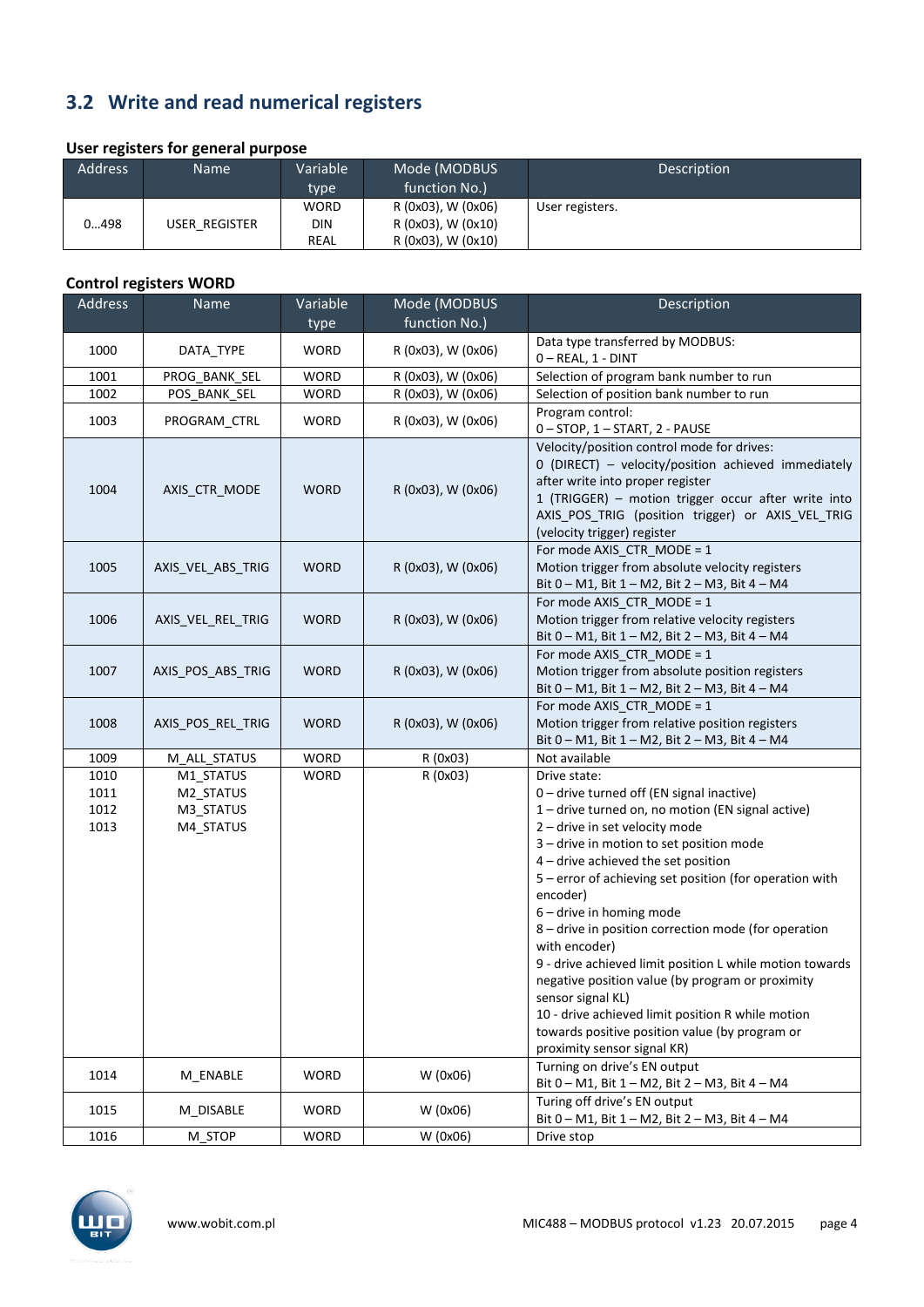|--|

#### NOTE:

- In HMI devices, write/read functions of numerical values are usually labeled as **x4**.
- $\triangleright$  For registers which control 4 drives at the same time (AXIS VEL ABS TRIG, AXIS VEL REL TRIG, AXIS\_POS\_ABS\_TRIG, AXIS\_POS\_REL\_TRIG, M\_ENABLE, M\_DISABLE, M\_STOP), 4 least significant bits of register define number of drive which have to be controlled: Bit 0 – M1, Bit 1 – M2, Bit 2 – M3, Bit 4 – M4. For instance, to simultaneous stop M1, M2, M3, M4 drives, M\_STOP register value should be set as 15 (bits 0,1,3,4 set).

| <b>Address</b>                     | Name               | Variable    | Mode (MODBUS           | Description                                                                                                                     |  |
|------------------------------------|--------------------|-------------|------------------------|---------------------------------------------------------------------------------------------------------------------------------|--|
|                                    |                    | type        | function No.)          |                                                                                                                                 |  |
| Current values and ramp parameters |                    |             |                        |                                                                                                                                 |  |
| 1017                               | JOG SPEED          | REAL        | W (0x06)               | Velocity of manual drives control mode.                                                                                         |  |
| 1020                               | M1_POS_ACT         |             |                        |                                                                                                                                 |  |
| 1022                               | M2 POS ACT         | REAL/       |                        | Read current drive position.                                                                                                    |  |
| 1024                               | M3_POS_ACT         | $DINT*$     | R (0x03), W (0x10)     | Save current position to drive. Set 0 value causes reset                                                                        |  |
| 1026                               | M4_POS_ACT         |             |                        | of current drive position.                                                                                                      |  |
| 1028                               | M1_VEL_ACT         |             |                        |                                                                                                                                 |  |
| 1030                               | M2_VEL_ACT         | REAL/       |                        |                                                                                                                                 |  |
| 1032                               | M3_VEL_ACT         | DINT*       | R (0x03)               | Read current drive velocity.                                                                                                    |  |
| 1034                               | M4_VEL_ACT         |             |                        |                                                                                                                                 |  |
| 1036                               | M1_ACC             |             |                        |                                                                                                                                 |  |
| 1038                               | M <sub>2_ACC</sub> | REAL/       |                        | Write/read acceleration in position mode and                                                                                    |  |
| 1040                               | M3_ACC             | DINT*       | R (0x03), W (0x10)     | acceleration   braking in velocity mode.                                                                                        |  |
| 1042                               | M4_ACC             |             |                        |                                                                                                                                 |  |
| 1044                               | M1_DEC             |             |                        |                                                                                                                                 |  |
| 1046                               | M <sub>2_DEC</sub> | REAL/       |                        |                                                                                                                                 |  |
| 1048                               | M3_DEC             | $DINT*$     | R (0x03), W (0x10)     | Write/read braking in velocity mode.                                                                                            |  |
| 1050                               | M4_DEC             |             |                        |                                                                                                                                 |  |
| 1052                               | M1_VMAX            |             |                        |                                                                                                                                 |  |
| 1054                               | M2_VMAX            | REAL/       |                        |                                                                                                                                 |  |
| 1056                               | M3_VMAX            | $DINT*$     | R (0x03), W (0x10)     | Write/read maximum velocity for position mode.                                                                                  |  |
| 1058                               | M4_VMAX            |             |                        |                                                                                                                                 |  |
|                                    |                    |             | Set in motion.         |                                                                                                                                 |  |
|                                    |                    |             |                        | IMPORTANT: When register AXIS_CTR_MODE (1004) = 0 (DIRECT mode) motion occur immediately after write into proper register.      |  |
|                                    |                    |             |                        | When AXIS_CTR_MODE (1004) = 1 (TRIGGER mode) motion occur until when write into trigger register (properly 10051008 registers). |  |
| 1060                               | M1_HOME            |             |                        |                                                                                                                                 |  |
| 1062                               | M2_HOME            | REAL/       |                        | Homing execution. Value of register determines                                                                                  |  |
| 1064                               | M3_HOME            | DINT*       | W(0x10)                | homing velocity.                                                                                                                |  |
| 1066                               | M4 HOME            |             |                        |                                                                                                                                 |  |
| 1068                               | M1_VEL_ABS         |             |                        |                                                                                                                                 |  |
| 1070                               | M2_VEL_ABS         | REAL/       |                        | Set absolute velocity (drive velocity will be the same as                                                                       |  |
| 1072                               | M3_VEL_ABS         | DINT*       | W(0x10)                | entered value).                                                                                                                 |  |
| 1074                               | M4_VEL_ABS         |             |                        |                                                                                                                                 |  |
| 1076                               | M1_VEL_REL         |             |                        |                                                                                                                                 |  |
| 1078                               | M2_VEL_REL         | REAL/       |                        | Set relative velocity (drive velocity will be equal to                                                                          |  |
| 1080                               | M3_VEL_REL         | DINT*       | W(0x10)                | current and entered velocity).                                                                                                  |  |
| 1082                               | M4_VEL_REL         |             |                        |                                                                                                                                 |  |
| 1084                               | M1 POS ABS         |             |                        |                                                                                                                                 |  |
| 1086                               | M2 POS ABS         | REAL/       |                        | Set absolute position (drive motion occur until                                                                                 |  |
| 1088                               | M3_POS_ABS         | $DINT*$     | W (0x10)               | achieved set position).                                                                                                         |  |
| 1090                               | M4_POS_ABS         |             |                        |                                                                                                                                 |  |
| 1092                               | M1_POS_REL         |             |                        |                                                                                                                                 |  |
| 1094                               | M2_POS_REL         | REAL/       |                        | Set relative position (drive motion occur until position                                                                        |  |
| 1096                               | M3_POS_REL         | DINT*       | W (0x10)               | will be equal to current + set value).                                                                                          |  |
| 1098                               | M4 POS REL         |             |                        |                                                                                                                                 |  |
|                                    |                    |             | Registers for encoders |                                                                                                                                 |  |
| 1100                               | ENC1_IMP           |             |                        |                                                                                                                                 |  |
| 1102                               | ENC2_IMP           |             |                        |                                                                                                                                 |  |
| 1104                               | ENC3_IMP           | <b>DINT</b> | R (0x03), W (0x10)     | Counter value of pulses from encoder.                                                                                           |  |
| 1106                               | ENC4_IMP           |             |                        |                                                                                                                                 |  |

#### **Control registers DINT, REAL**

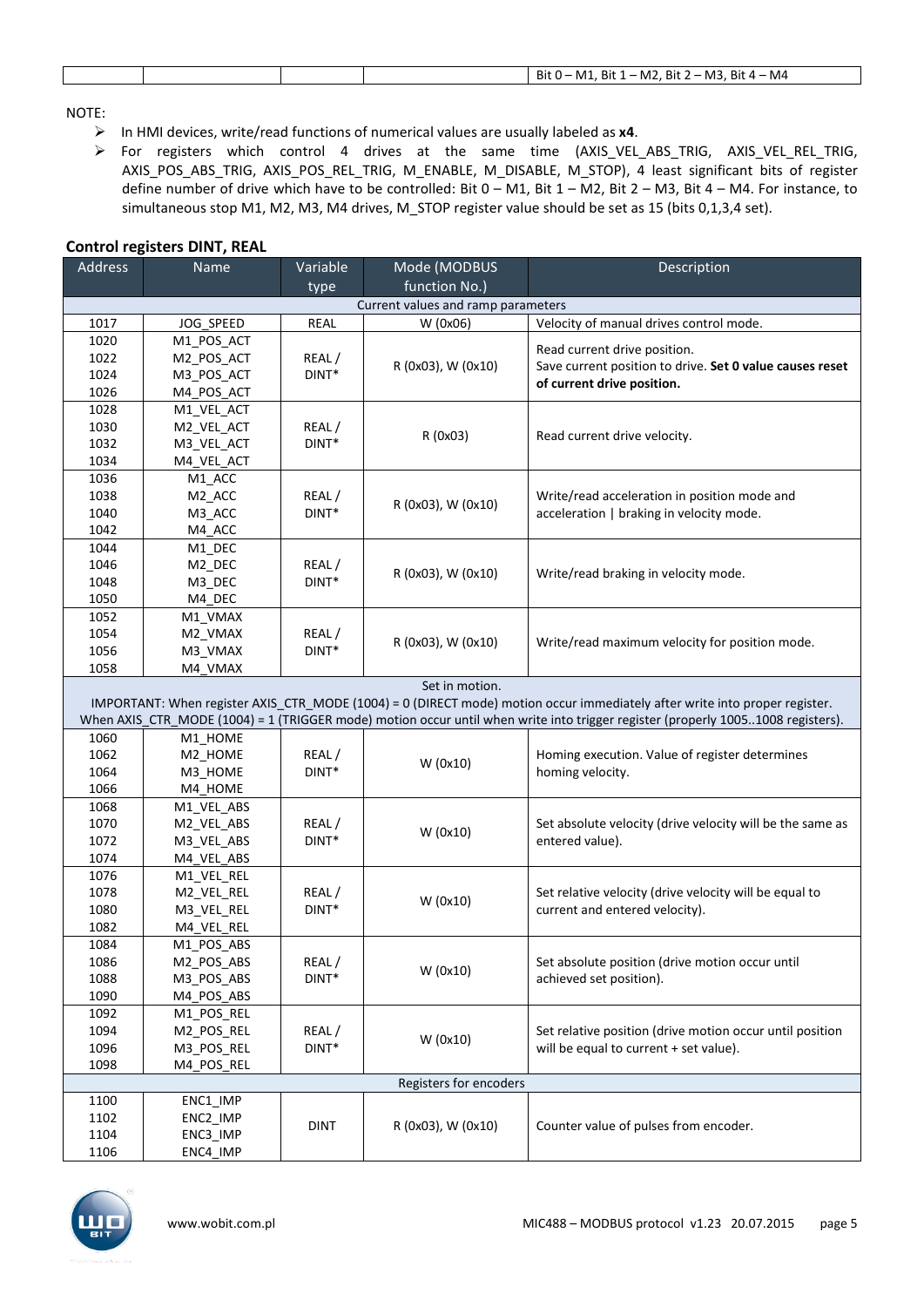| 1108<br>1110 | ENC1 XPOS<br>ENC2 XPOS | REAL/             | R (0x03), W (0x10)     | Counter value of pulses from encoder converted into |
|--------------|------------------------|-------------------|------------------------|-----------------------------------------------------|
| 1112         | ENC3 XPOS              | DINT <sup>*</sup> |                        | drive rotation.                                     |
| 1114         | ENC4 XPOS              |                   |                        |                                                     |
| 1120         | M1 POSLIM L            |                   |                        |                                                     |
| 1122         | M2 POSLIM L            | REAL/             | R (0x03), W (0x10)     | Program position limitation negative shift (L)      |
| 1124         | M3 POSLIM L            | DINT <sup>*</sup> |                        |                                                     |
| 1126         | M4 POSLIM L            |                   |                        |                                                     |
| 1128         | M1 POSLIM R            |                   |                        |                                                     |
| 1130         | M2 POSLIM R            | REAL/             | $R(0x03)$ , W $(0x10)$ | Program position limitation positive shift (R)      |
| 1132         | M3 POSLIM R            | DINT <sup>*</sup> |                        |                                                     |
| 1134         | M4 POSLIM R            |                   |                        |                                                     |



The MIC488 is addressing registers starts with 0. For MASTER devices which addressing starts with 1, register values should be entered with shift by 1 e.g. JOG\_SPEED =  $1017 + 1 = 1018$ 

\* Variable type depends on data type settings in DATA\_TYPE (1000) register. REAL data type values are default, scaled on proper motion units.

After writing 1 value into *DATA\_TYPE* register, controller assigns and returns values in pulses (DINT type) which are not scaled. Values in pulses are equivalent to number of steps generated by controller.

Table example of settings for device M1 absolute velocity. Function: 0x10, Register address: 1068 (M1\_VEL\_ABS)

| Write (MASTER -> MIC488)   | Response (MIC488 -> MASTER) |                     |        |
|----------------------------|-----------------------------|---------------------|--------|
| Device address             | 0x01                        | Device address      | 0x01   |
| <b>Function</b>            | 0x10                        | <b>Function</b>     | 0x10   |
| <b>Register Hi address</b> | 0x04                        | Initial HI address  | 0x04   |
| <b>Register Lo address</b> | 0x2C                        | Initial LO address  | 0x2C   |
| No. of HI registers        | 0x00                        | No. of HI registers | 0x00   |
| No of LO registers         | 0x02                        | No. of LO registers | 0x02   |
| No. of bytes               | 0x04                        | <b>CRC</b>          | 16 bit |
| Register 0x06 HI           | REAL/DINT* (Byte 1)         |                     |        |
| Register 0x06 LO           | REAL/DINT* (Byte 0)         |                     |        |
| Register 0x06 +1 HI        | REAL/DINT* (Byte 3)         |                     |        |
| Register 0x06 +1 LO        | REAL/DINT* (Byte 2)         |                     |        |
| <b>CRC</b>                 | 16 bit                      |                     |        |

Table example with read current position of M1 drive. Function: 0x03, Register address: 1020 (M1\_POS\_ACT)

| Request (MASTER -> MIC488) |             | Response (MIC488 -> MASTER) |                        |  |
|----------------------------|-------------|-----------------------------|------------------------|--|
| Device address             | 0x01        | Device address              | 0x01                   |  |
| <b>Function</b>            | 0x03        | <b>Function</b>             | 0x03                   |  |
| <b>Register HI address</b> | 0x03        | No. of bytes                | 0x04                   |  |
| <b>Register LO address</b> | <b>OxFC</b> | Register 0x03 HI            | REAL/DINT*<br>(Bvte1)  |  |
| No. of HI registers        | 0x00        | Register 0xFC LO            | REAL/DINT*<br>(Byte 0) |  |
| No of LO registers         | 0x02        | Register 0x03+1 HI          | REAL/DINT*<br>(Byte 3) |  |
| CRC HI                     | 0x04        | Register 0xFC+1 LO          | REAL/DINT*<br>(Byte 2) |  |
| CRC LO                     | 0x7F        | <b>CRC</b>                  | 16 bit                 |  |
|                            |             |                             |                        |  |



All 4-bytes types: **DINT**, **DWORD**, **REAL** are always included in **two registers**. Furthermore for DINT, first register include least significant part while second register – most significant part. For example, to read current position of M1 drive, 1020 and 1021 registers should be read and then make proper conversion (if there is not proper Modbus function in MASTER driver).

2 registers conversion (4 bytes) to 32-byte type (DINT, DWORD, FLOAT).

RegisterX HI RegisterX LO RegisterX+1 HI RegisterX+1 LO <-> Byte1 <-> Byte0 <-> Byte3 <-> Byte2 **32\_bit\_integer** = **Byte3**<<24 + **Byte2**<<16 + **Byte1**<<8 + **Byte0,**

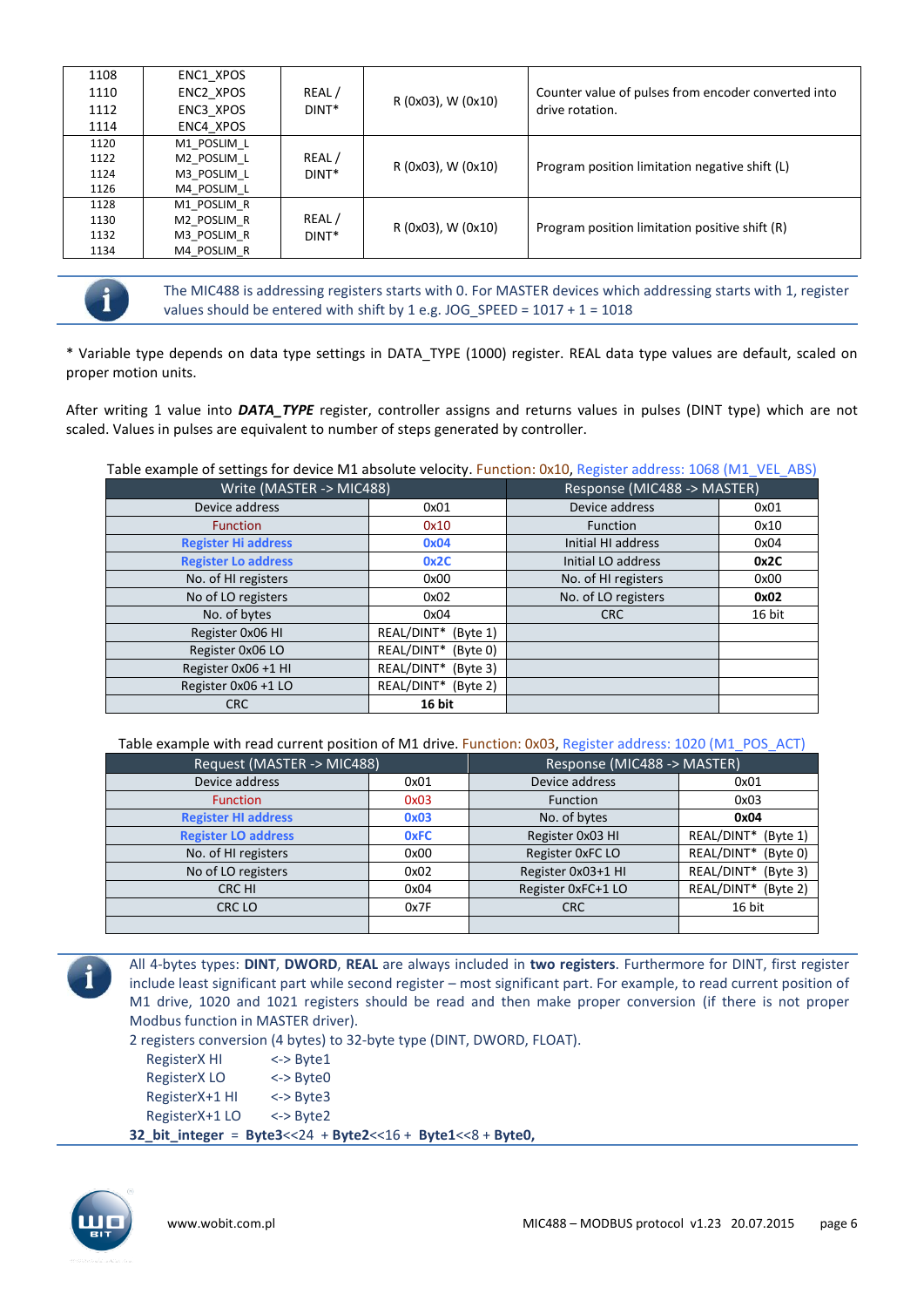# <span id="page-6-0"></span>**4. Modbus control description**

### <span id="page-6-1"></span>**4.1 Program control in controller memory**

Program selection from memory of the controller which have to be controlled (run, stop, holdup) is possible with *PROG\_BANK\_SEL* (1001) register. The corresponding value of selected program (0…7 value) need to be write into register.

Using **POS BANK SEL** (1002) register, bank with positions could be selected and then used in program (when program uses positions from position table).

*PROGRAM\_CTRL* (1003) register controls program running:

- $\triangleright$  Write 1 value causes run program
- $\triangleright$  Write 2 value causes hold current program
- $\triangleright$  Write 0 value causes stop program



If running program comes from empty program or position bank, controller will signals error by lighting red ERR diode.

# <span id="page-6-2"></span>**4.2 Turning on/off and stopping drive**

**Write into control registers of selected drives at the same time** Registers:

- *AXIS\_VEL\_ABS\_TRIG* (1005)
- *AXIS\_VEL\_REL\_TRIG* (1006),
- *AXIS\_POS\_ABS\_TRIG* (1007),
- *AXIS\_POS\_REL\_TRIG* (1008),
- *M\_ENABLE* (1014)
- *M\_DISABLE* (1015)
- *M\_STOP* (1016)

ensure selected drives controlling (e.g. turning on/off selected drives etc., motion trigger for TRIGGER mode) at the same time. The corresponding bit setting value of selected drives should be write into selected register, where least significant bit  $0 - M1$  drive, bit  $1 - M2$ , bit  $2 - M3$ , bit  $3 - M4$ .

Table below includes list of all bit combination. The plus ",+" symbol means that drive is selected.

|           | selected drive | value wrote into |           |                |
|-----------|----------------|------------------|-----------|----------------|
| M1        | M <sub>2</sub> | M <sub>3</sub>   | M4        | register       |
|           |                |                  |           | 0              |
| $\ddot{}$ |                |                  |           | 1              |
|           | $\ddot{}$      |                  |           | $\overline{2}$ |
| $\ddot{}$ | $\ddot{}$      |                  |           | 3              |
|           |                | +                |           | 4              |
| $\ddot{}$ |                | $\ddot{}$        |           | 5              |
|           | $\ddot{}$      | +                |           | 6              |
| $\ddot{}$ | $\ddot{}$      | +                |           | 7              |
|           |                |                  | $\ddot{}$ | 8              |
| $\ddot{}$ |                |                  | +         | 9              |
|           | +              |                  |           | 10             |
| +         | +              |                  |           | 11             |

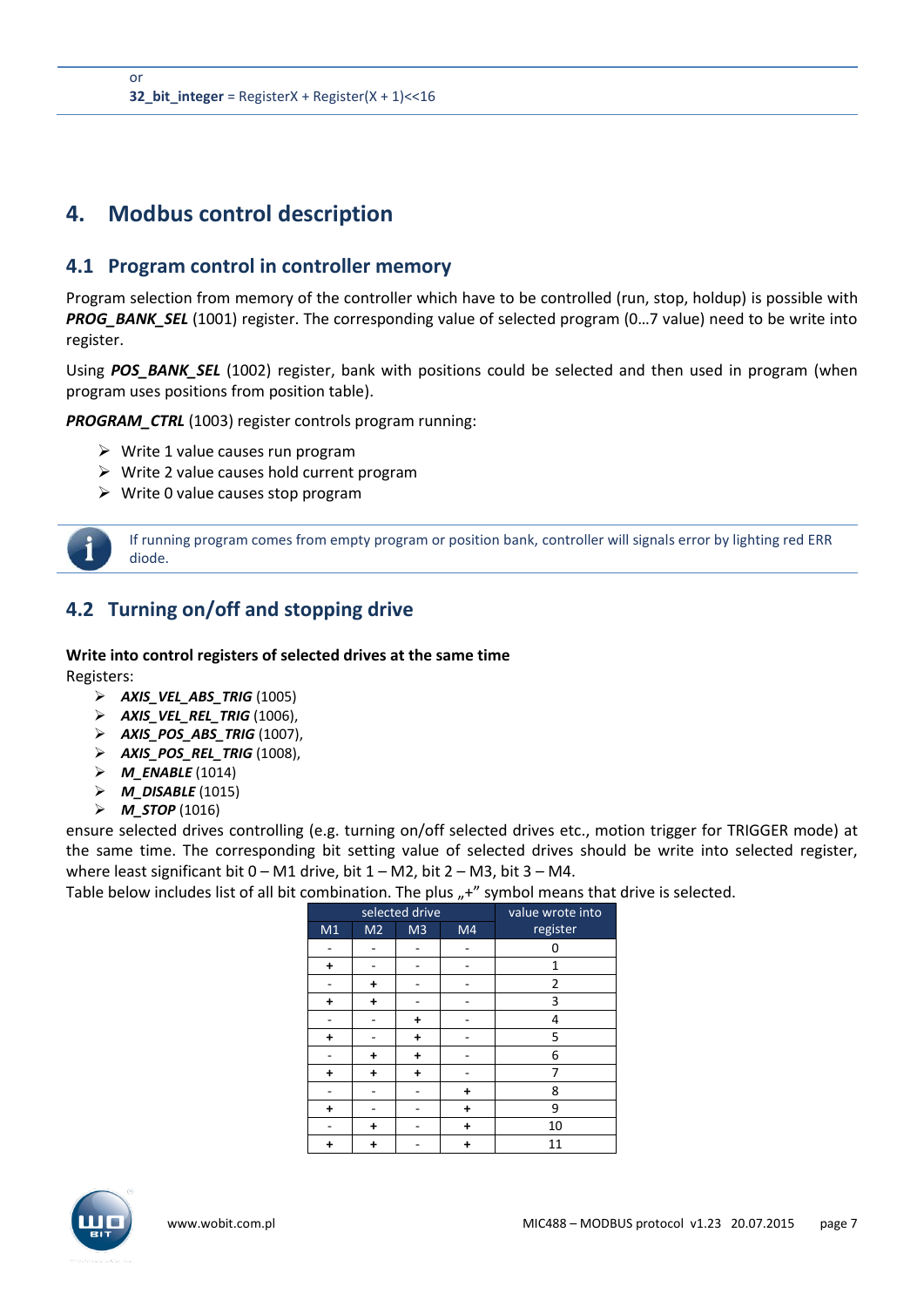|   |  | 12 |
|---|--|----|
|   |  | 13 |
| ۰ |  | 14 |
|   |  | 15 |

### **Output ENABLE control**

- Independent control of each output with *M1\_EN*…*M4\_EN* (2000…2003) bit registers. One register controls only one EN output. Write 0xFF00 value into register turn EN output on, 0x00 value turn output off.
- Simultaneous control of selected outputs with *M\_ENABLE* (1014) register which turns selected EN outputs on and *M\_DISABLE* (1015) which turns them off.

### **Drive stopping**

- Independent stop of each drive with *M1\_STOP*…*M4\_STOP* (2004…2007) bit registers. Write 0xFF00 value into register stops the drive.
- Simultaneous stop of selected drives with *M\_STOP* (1016) register. For instance, when 15 value is write into, the drives are stopped.

### <span id="page-7-0"></span>**4.3 Motion parameters setting (ramp)**

Motion parameters setting which control ramp is released using registers:

- *M1\_ACC*…*M4\_ACC* (1036…1042) write/read acceleration in position mode and acceleration | braking in velocity mode
- $\triangleright$  **M1 DEC**…M4 DEC (1044…1050) write/read braking in velocity mode
- **M1\_VMAX…M4\_VMAX** (1052…1058) write/read maximal velocity for position mode



Motion parameters should be entered as positive values, greater than 0!

### <span id="page-7-1"></span>**4.4 Drive homing**

Drives homing uses *M1\_HOME*…*M4\_HOME* (1060…1066) registers. Entered value into register defines homing velocity. Homing occur immediately after write into register. When homing is end, drive position is automatically reset.



Homing to **the limit switch** (KL) is release by write velocity as **negative value**.

### <span id="page-7-2"></span>**4.5 Velocity and position setting**

### **Absolute and relative velocity/position**

Velocity and position could be set **absolutely** (e.g. drive achieve velocity/position value the same as entered register value) or **relatively** (drive will increase or decrease velocity/position by entered register value). Registers which contain **ABS** in their names set absolute values, while **REL** – relatively values.

### **Motion registers**

- *M1\_VEL\_ABS*… *M4\_VEL\_ABS* (1068…1074) set absolute velocities
- *M1\_VEL\_REL* … *M1\_VEL\_REL* (1076…1082) set relative velocities

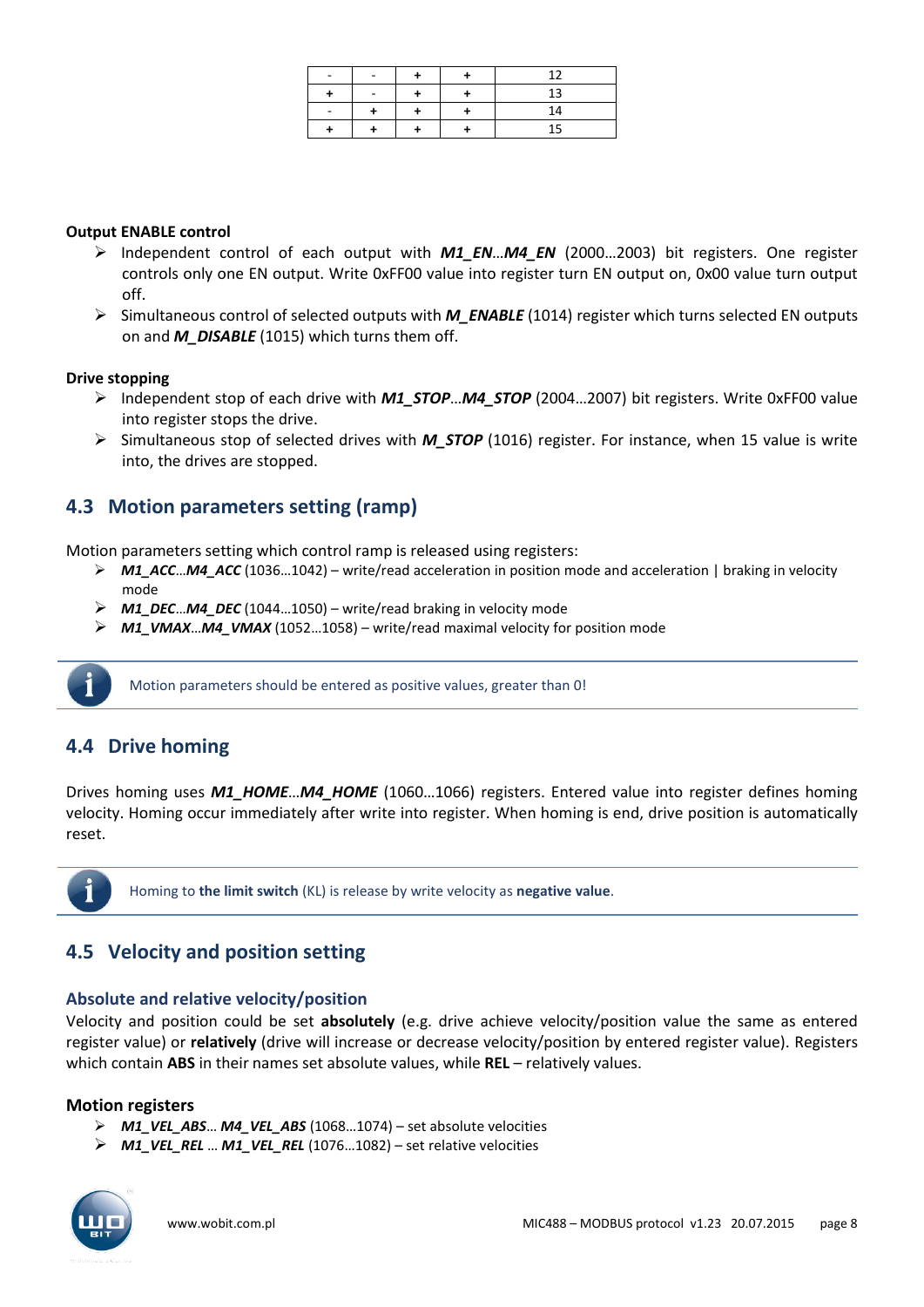- *M1\_POS\_ABS* … *M4\_POS\_ABS* (1084…1090) set absolute positions
- *M1\_POS\_REL* … *M1\_POS\_REL* (1092…1098) set relative positions

### **Velocity / position setting mode**

Mode is changing by write 1 value into *AXIS\_CTR\_MODE* (1004) register (TRIGGER mode) or 0 value (DIRECT mode).

### **Direct mode (DIRECT), (when register AXIS\_CTR\_MODE = 0)**

The controller performs in direct speed/position control mode (**DIRECT** mode) by default. The controller execute motion immediately after write into proper motion register.

### **Trigger mode (TRIGGER),** (when register AXIS CTR MODE = 1)

In this mode writing into motion registers do not causes release signal motion to drive by controller. Motion is released after writing equivalent value to trigger registers of selected drives numbers:

- $\circ$  AXIS\_VEL\_ABS\_TRIG (1005) for release absolute velocities
- $\circ$  AXIS VEL REL TRIG (1006) for release relative velocities
- o AXIS\_POS\_ABS\_TRIG (1007) for release absolute positions
- $\circ$  AXIS POS REL TRIG (1008) for release relative positions

It is useful when a few drives should operate at the same time to perform synchronous motion.

For instance, for M1, M2 and M3 drives, position should be set properly on 10, 15 and 20:

- 1) Set TRIGGER mode by write into *AXIS\_CTR\_MODE* (1004) register 1 value (0 value to return to DIRECT mode),
- 2) Write into *M1\_POS\_ABS*, *M2\_POS\_ABS* and *M3\_POS\_ABS* registers properly 10, 15 and 20 values,
- 3) Write into trigger register *AXIS\_POS\_ABS\_TRIG* (1007) 7 value (which is equivalent to 0111 bit value, because motion is triggered for M1, M2 and M3 drives)

IMPORTANT: EN signals have to be turned on before, if they control drives work.

### <span id="page-8-0"></span>**4.6 Position reset, position and velocity read**

### **Read current velocity and position**

Current velocity is available in *M1\_VEL\_ACT*…. *M4\_VEL\_ACT* registers. Current position in available in *M1\_POS\_ACT*…. *M4\_POS\_ACT* registers.

### **Current position reset**

In order to reset current position for selected drive, 0 value need to be write into proper *M1\_POS\_ACT*… *M4\_POS\_ACT* register. Write non-zero value causes overwrite current position by entered value.

### <span id="page-8-1"></span>**4.7 Drive status**

Drive operation monitoring is possible with *M1\_STATUS* (1010)…*M4\_STATUS* (1013) state registers.

| MX STATUS<br>register value | Description                                                  |
|-----------------------------|--------------------------------------------------------------|
|                             | Drive turned off (EN signal inactive)                        |
|                             | Drive turned on, no motion (EN signal active)                |
|                             | Drive in set velocity mode                                   |
| ર                           | Drive in motion to set position mode                         |
| 4                           | Drive achieved the set position                              |
|                             | Error of achieving set position (for operation with encoder) |

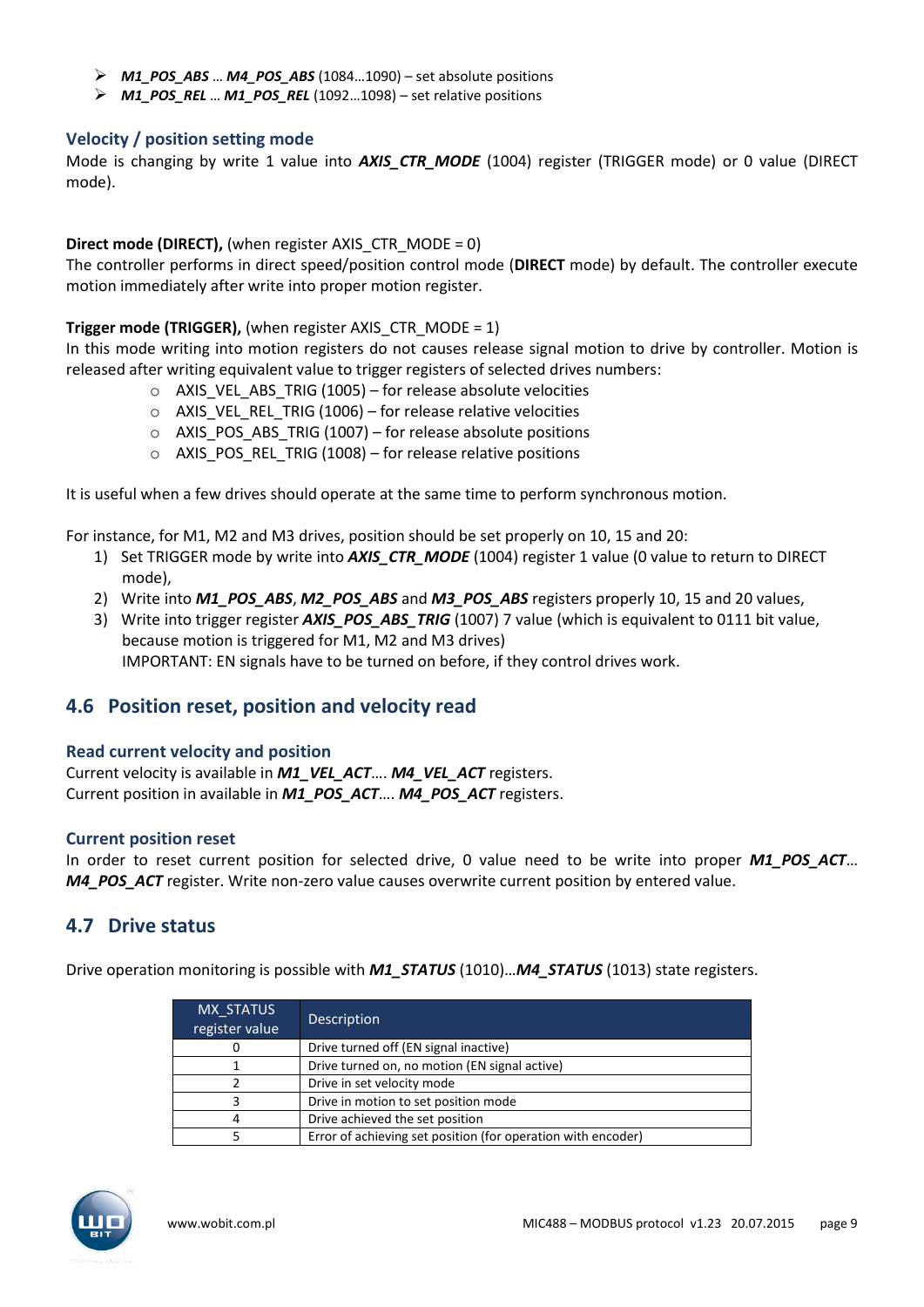| 6  | Drive in homing mode                                                         |
|----|------------------------------------------------------------------------------|
|    |                                                                              |
| 8  | Drive in position correction mode (for operation with encoder)               |
| 9  | Drive achieved limit position L while motion towards negative position value |
|    | (by program or proximity sensor signal KL)                                   |
| 10 | Drive achieved limit position R while motion towards positive position value |
|    | (by program or proximity sensor signal KR)                                   |

Drive status could be used i.e. to define: is drive achieved set position before next position setting.

### <span id="page-9-0"></span>**4.8 JOG control mode**

The JOG mode could be used for manual drive position control with e.g. HMI touch panel. Motion of the drive occur by setting proper JOG register. Motion velocity in JOG mode is defined in *JOG\_SPEED* (1017) register (REAL type).

Motion for each drive is triggered by bit registers:

- *M1\_JOG\_PLUS* (2008) motion towards positive of M1 drive
- *M1\_JOG\_MINUS* (2009) motion towards negative M1 drive
- *M2\_JOG\_PLUS* (2010) motion towards positive M2 drive
- *M2\_JOG\_MINUS* (2011) motion towards negative M2 drive
- *M3\_JOG\_PLUS* (2012) motion towards positive M3 drive
- *M3\_JOG\_MINUS* (2013) motion towards negative M3 drive
- *M4\_JOG\_PLUS* (2014) motion towards positive M4 drive
- *M4\_JOG\_MINUS* (2015) motion towards negative M4 drive

### <span id="page-9-1"></span>**4.9 Read / set parameters in pulses (DINT data type)**

The controller ensure control of drives without units conversion (configurable in controller) with **DINT** type values. It is useful when direct setting of position in pulses is required or master driver do not support register conversion into floating point **REAL** integer type.

To change data type to DINT, 1 value should be write into *DATA\_TYPE* (1000) register. After that, all registers, whose type is defined as **REAL / DINT\*** will assign/return DINT type values.

### **Example**

Drive: stepper motor 200 imp./rev. with 1/64 step resolution. Units calculation: 200 \* 64 = 12800 pulses / motor revolution.

### **Velocity setting 2,5 rev./sec for M1 drive:**

Write into *M1\_VEL\_ABS* (1068) register 2,5 \* 12800 = 32000 [imp]

### **Read current position of M1 drive:**

Read **M1\_POS\_ACT** (1020) register, which contains (for example) 57600 value. Current position of drive in  $[rev] = 57600/12800 = 4.5$   $[rev]$ 

### <span id="page-9-2"></span>**4.10User registers**

The MIC488 contains 500 general-purpose registers (**0-499 addresses**). User can store in these registers values, which could be read or write by current controller program. Values type as INT, DINT and REAL could be write into registers. In order to write DINT and REAL value type, which are always included in two adjacent registers, they should be write into even addresses.

Register 0 1 2 3 ... 498 499